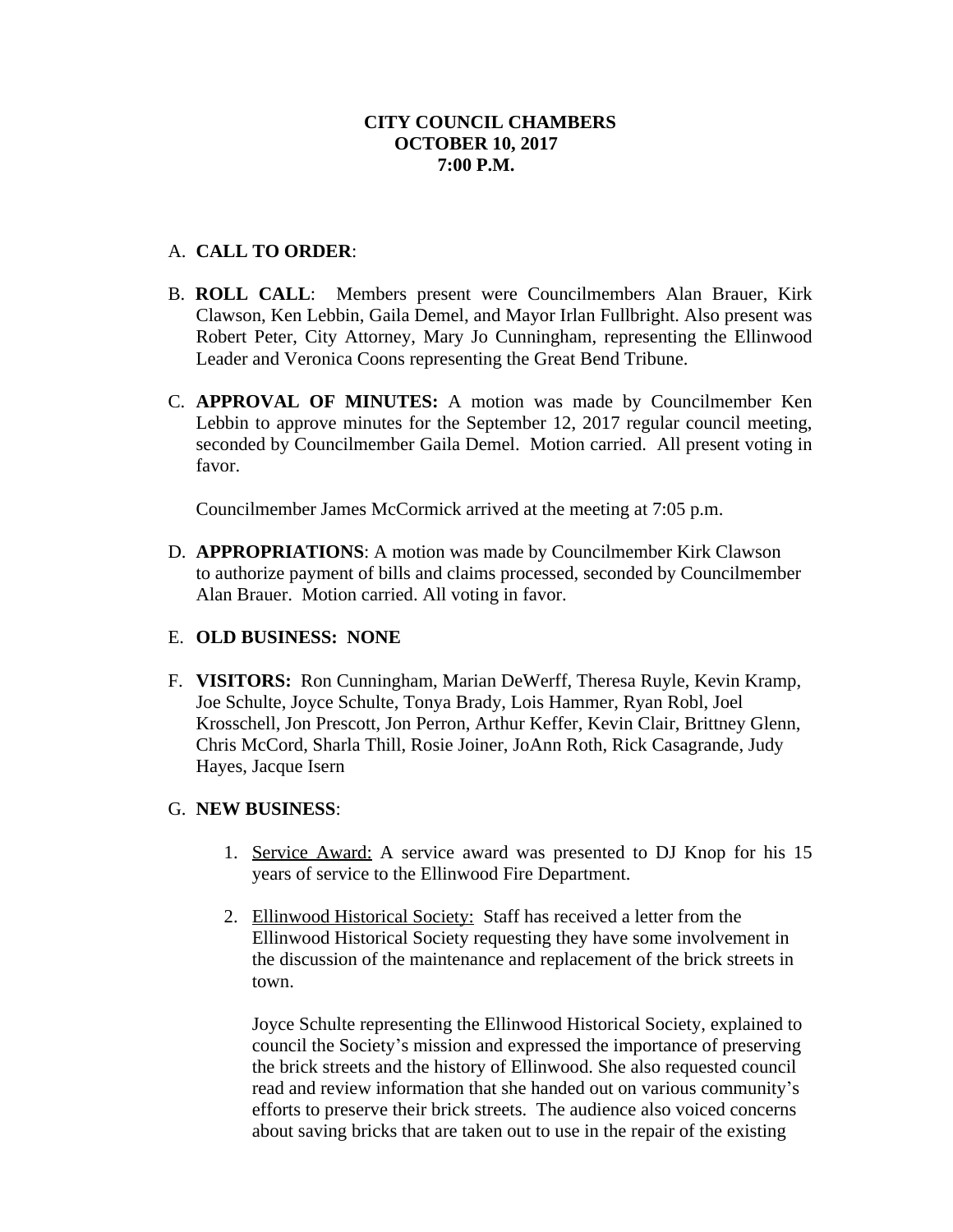brick streets. Councilmember Ken Lebbin provided the audience with financial statistics as to the cost of replacing 4 blocks of streets. The total cost to replace the 4 blocks with concrete is \$590,680 or \$147,670 per block and to replace the 4 blocks with brick is \$966,305 or \$241,576 per block. The actual material costs for concrete replacement is \$331,100 compared to \$660,475 for brick street replacement.

3. Chamber of Commerce Request: Jacque Isern, representing the Ellinwood Chamber of Commerce was present to request the use of Wolf Park for the annual Christkindlmarket, including the use of the band shell for the Christmas tree on Sunday December 3rd .

A motion was made by Councilmember Gaila Demel to allow the Ellinwood Chamber of Commerce to utilize Wolf Park, including the use of the band shell for the Christkindlmarket on Sunday, December 3rd, seconded by Councilmember Alan Brauer. Motion carried. All voting in favor.

4. Police Vehicle Bids: Staff explained the maintenance on police vehicles has exceeded \$10,000 this year and requests council to consider the purchase of a replacement vehicle for the 2006 4-wheel drive pickup.

Presented to Council were the following bids:

| Midway Motors $-2018$ F-250 Pickup          | \$29,462.00 |
|---------------------------------------------|-------------|
| Marmie Motors – 2018 1500 Dodge Pickup      | \$27,970.00 |
| (includes police package)                   |             |
| Dove Chevrolet $-2018$ 1500 Chevy Silverado | \$27,978.72 |

(All of the vehicles are crew cab, 4 wheel drive with V-8 motor.)

A motion was made by Councilmember Alan Brauer to approve the bid from Marmie Motors in the amount of \$27,970, seconded by Councilmember Kirk Clawson. Motion carried. All voting in favor.

5. Approve Tree Pile Removal Bid: Staff explained the tree piles which were left after removing trees from the slough north of town last fall, have recently been burnt leaving much smaller piles with large stumps that did not completely burn. The City does not have equipment large enough to remove the remaining debris, therefore bids were received for the removal of the debris and to level the ground. Presented to council were the following bids: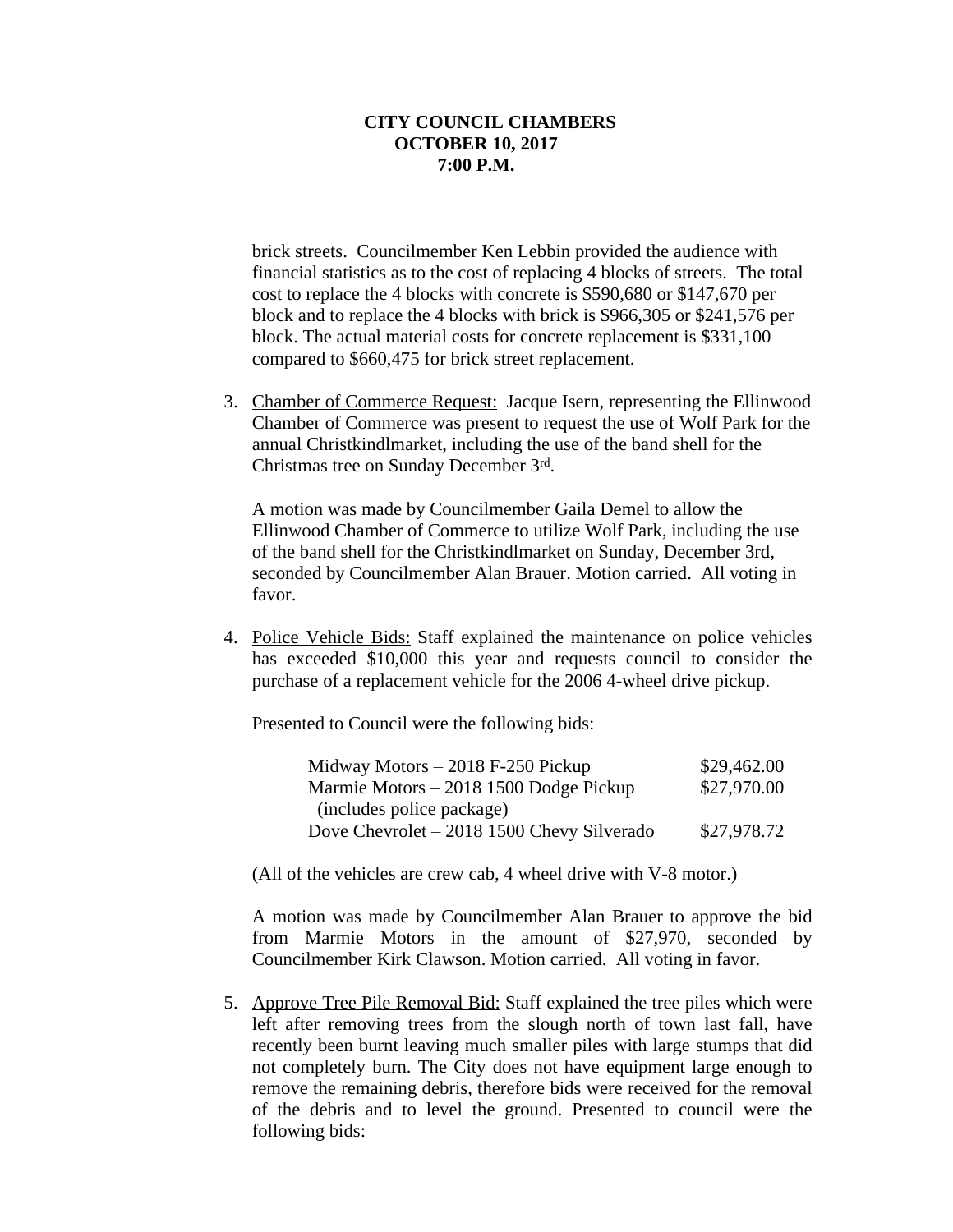| Knop Sand Co Inc.      | \$14,520 |
|------------------------|----------|
| Stone Sand Co Inc.     | \$14,250 |
| Bob's Oil Service Inc. | \$6,600  |

Staff explained the intent was to try and get the work done by October 1<sup>st</sup>, before planting season begins. Therefore, staff discussed with Mayor Fullbright to go ahead and have Bob's Oil Service, Inc. begin the work because their bid was substantially lower than all other bids received.

A motion was made by Councilmember Gaila Demel to ratify City Administrator Chris Komarek's decision to approve the low bid from Bob's Oil Service, Inc. in a total amount of \$6600 for the removal of the debris piles because of time constraints. seconded by Councilmember Kirk Clawson. Motion carried. All voting in favor.

Also presented to council were bids to remove the remaining trees near the creek along the east side of NE 110 Avenue:

| Stone Sand Co Inc.     | \$3,400 |
|------------------------|---------|
| Bob's Oil Service Inc. | \$2,580 |

A motion was made by Councilmember James McCormick to approve the bid from Bob's Oil Service in the amount of \$2580 to remove the remaining trees near the creek along the east side of NE 110 Avenue, seconded by Councilmember Gaila Demel. Motion carried. All voting in favor.

6. Discussion of General Obligation Bond: Presented to council for review were several bond re-payment options submitted by Greg Vahrenberg of Piper Jaffray. These options include several that allow for lowering of the mill levy in 5 years, to allow the future council the availability to fund another project at that time. Also included in the scenarios, are differing projected assessed valuation increases. Staff feels the 1% increase in assessed valuation is a more realistic trend and requests council to consider a 13-year payout.

Council agreed the proposed 1% increase in assessed valuation in the presented scenarios was a more realistic trend. A motion was made by Councilmember Alan Brauer to approve the general obligation bond issue, for flood control, street improvements and the purchase of a tractor, in the amount of \$1,250.000 with a 13-year payout, seconded by Councilmember Ken Lebbin. Motion carried. All voting in favor.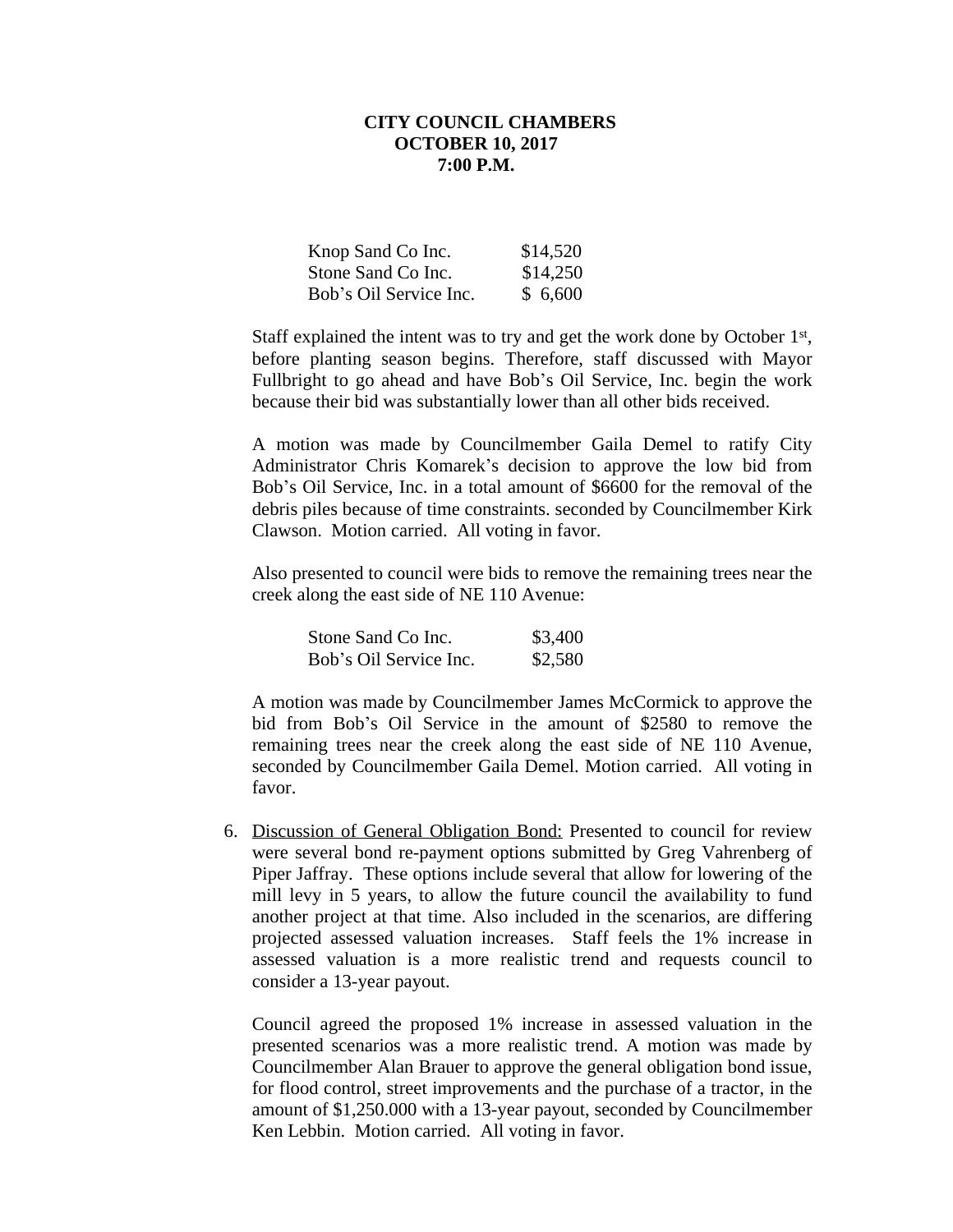7. Consideration of Authorizing Resolution for Bond Sale: Presented to council was Resolution 101017, authorizing and providing for the public sale of the City's General Obligation Bonds, Series 2017, in a total principal amount of approximately \$1,250,000; setting forth the details of said public sale; and providing for the giving of notice therof.

A motion was made by Councilmember Ken Lebbin to approve Resolution 101017, seconded by Councilmember James McCormick. Motion carried. All voting in favor.

8. Contract for Engineering Services: Presented to council for consideration is a proposal for engineering services from Evans, Bierly, Hutchison & Associates, P.A. (EBH) for preparation of plans and specifications for street and drainage improvements and bidding and construction phase services for continuing work on the flood control project and for street improvements as addressed in the bond issue.

A motion was made by Councilmember Alan Brauer, subject to the changes suggested by legal counsel, to approve the contract for engineering services from EBH in the amount of \$94,500, seconded by Councilmember Kirk Clawson. Motion carried. All voting in favor.

# H. **REPORTS**:

- 1. Municipal Court Report: Presented to Council was the Municipal Court Report for September, 2017.
- 2. Utilities Production Report: Presented to Council was the Utilities Production Report.
- 3. Staff Reports:
	- a) Staff reported city crews are working on replacing an 8 inch water main by the power plant.
	- b) Staff reported tree trimming will begin in the next couple of weeks.
	- c) Staff reported that city staff has been busy attending training classes.
	- d) Staff reported the EMS department is up to 285 calls for the year.